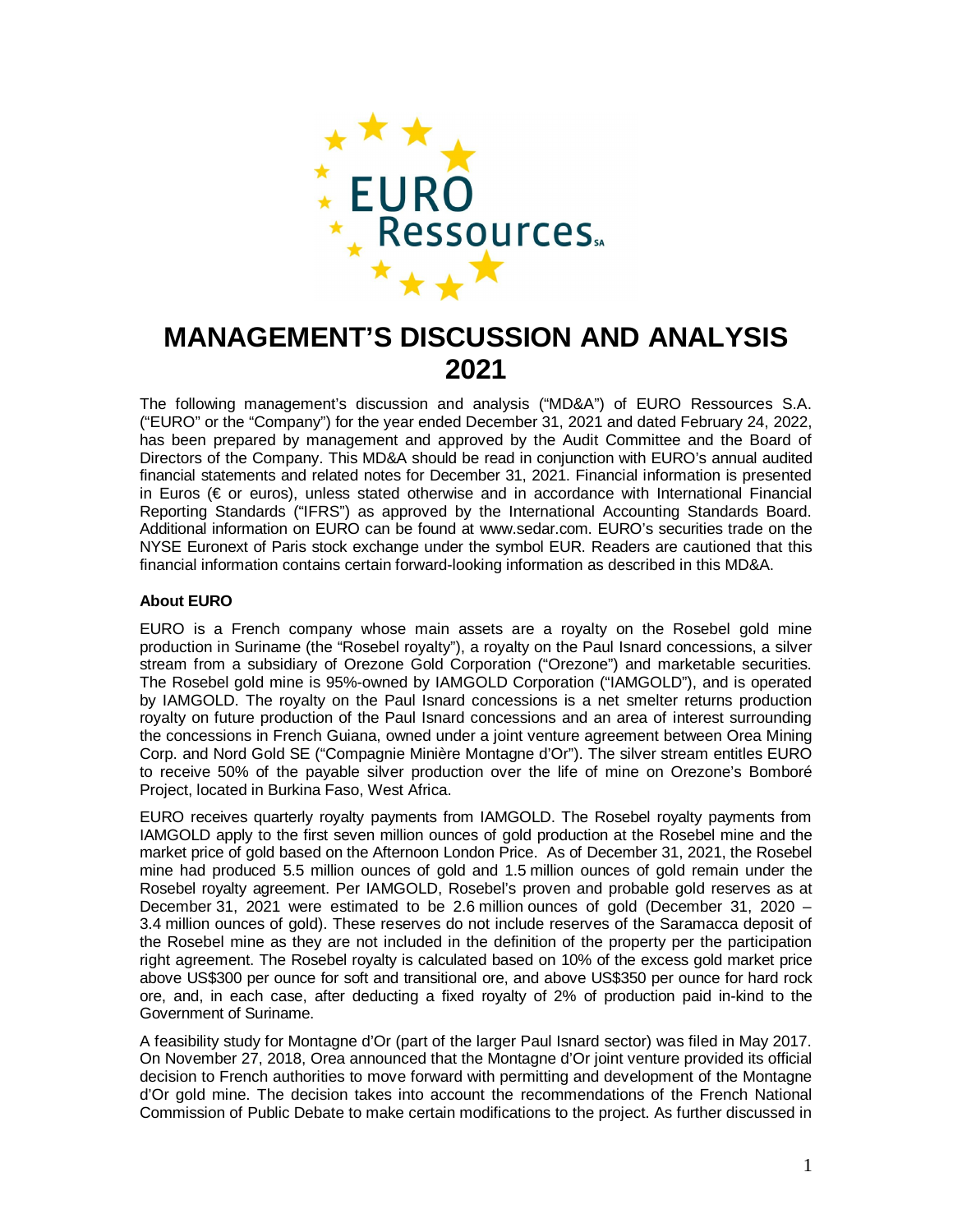this MD&A, there is opposition to the Montagne d'Or mine development, principally by nongovernmental organizations and some politicians.

EURO has approximately 62.5 million shares outstanding. At December 31, 2021, IAMGOLD France S.A.S. ("IAMGOLD France"), an indirect wholly owned subsidiary of IAMGOLD, owned approximately 89.71% of all issued outstanding shares of EURO. As at December 31, 2021, IAMGOLD France held 56,058,191 shares representing 112,116,382 voting rights or 94.25% of the voting rights of EURO. This threshold crossing results from a double voting rights allocation.

#### **CAUTIONARY STATEMENT REGARDING FORWARD-LOOKING INFORMATION**

All information included in this MD&A, including any information as to the Company's future financial or operating performance, and other statements that express management's expectations or estimates of future performance, other than statements of historical fact, constitute forward-looking information or forward-looking statements and are based on expectations, estimates and projections as of the date of this MD&A. This MD&A contains forward-looking statements, with respect to the Company's financial condition, results of operations, business prospects, plans, objectives, goals, strategies, future events and capital expenditure. Forward-looking statements are generally identifiable by, but are not limited to, the use of the words such as "anticipates", "expects", "intends", "plans", "forecasts", "projects", "budgets", "believes", "seeks", "estimates", "could", "might", "should", and similar expressions identify forward-looking statements. Forward-looking statements are necessarily based upon a number of estimates and assumptions that, while considered reasonable by management, are inherently subject to significant business, economic and competitive uncertainties and contingencies and, as such, undue reliance must not be placed on them. The Company cautions the reader that reliance on such forward-looking statements involve risks, uncertainties and other factors that may cause the actual financial results, performance or achievements of EURO to be materially different from the Company's estimated future results, performance or achievements expressed or implied by those forward-looking statements. Forward-looking statements are in no way guarantees of future performance. These statements may include comments regarding the closing of certain transactions including acquisitions and offerings and expectations of future participation rights payments. For a comprehensive discussion of the risks faced by the Company, and which may cause the actual financial results, operating performance or achievements of EURO to be materially different from the Company's estimated future results, operating performance or achievements expressed or implied by forward-looking information or forward-looking statements, please refer to the Company's [latest Annual In](http://www.sedar.com/)formation Form ("AIF"), filed with Canadian securities regulatory authorities, at www.sedar.com. In addition, the Company faces the risk of potential direct or indirect operational impacts resulting from infectious diseases or pandemics, such as the COVID-19 outbreak. The Company disclaims any intention or obligation to update or revise any forward-looking statements whether as a result of new information, future events or otherwise except as required by applicable law.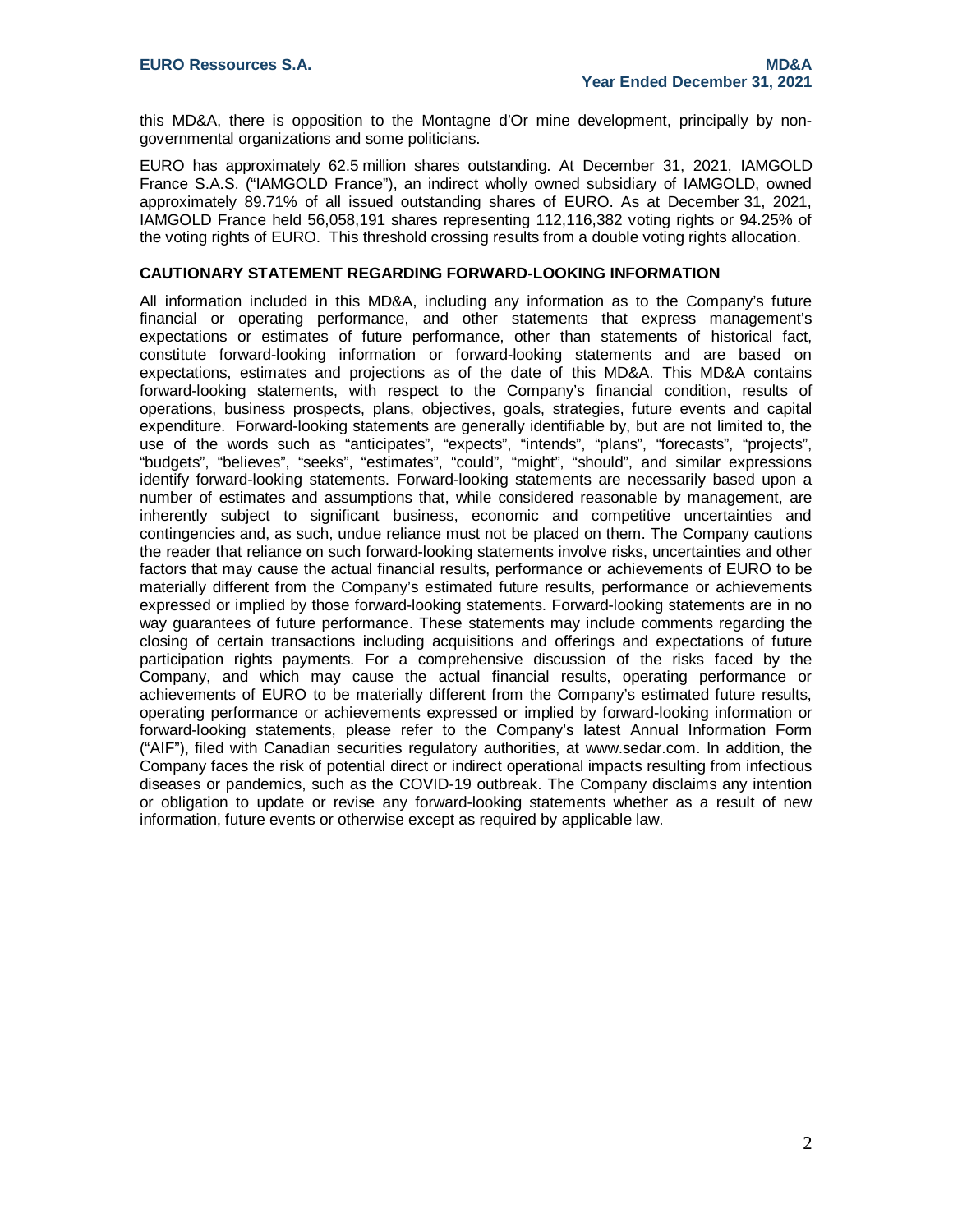## **List of the directors and officers as of February 24, 2022**

#### **Tidiane Barry**

Directeur Général, EURO Ressources S.A. Country Director, Burkina Faso, IAMGOLD Essakane SA (a subsidiary of IAMGOLD Corporation) Montréal, Québec, Canada

## **Sophie Hallé**

Directeur Général Délégué, EURO Ressources S.A. Senior Manager, Finance & Administration, IAMGOLD Corporation Montréal, Québec, Canada

## **Tim Bradburn**

Senior Vice President, General Counsel and Corporate Secretary, IAMGOLD Corporation Mississauga, Ontario, Canada

#### **Silviu Bursanescu**

Senior Legal Counsel, IAMGOLD Corporation Toronto, Ontario, Canada

## **Susanne A. Hermans<sup>1</sup>**

Financial accounting consulting and Director, Enduro Metals Corporation Littleton, Colorado, United States of America

#### **Janandre Lamprecht**

Director, Reporting & Accounting Policy, IAMGOLD Corporation Toronto, Ontario, Canada

#### **Dorena Quinn**

Vice President, People, IAMGOLD Corporation Caledon, Ontario, Canada

# **Ian Smith1, 2**

Director & Chairman, Sanatana Resources Inc. and Director, Numa Numa Resources Inc. Delta, British Columbia, Canada

# **David H. Watkins1, 2**

President, EURO Ressources S.A. Director, Enduro Metals Corporation, Golden Minerals Company and Commander Resources Ltd. Victoria, British Columbia, Canada

<sup>1</sup> Member of the Audit Committee.

<sup>2</sup> Member of the Compensation Committee.

#### **Stock Exchange Listing**

EURONEXT Symbol: EUR During 2021, the Company's shares were listed on Compartment B of Euronext Paris.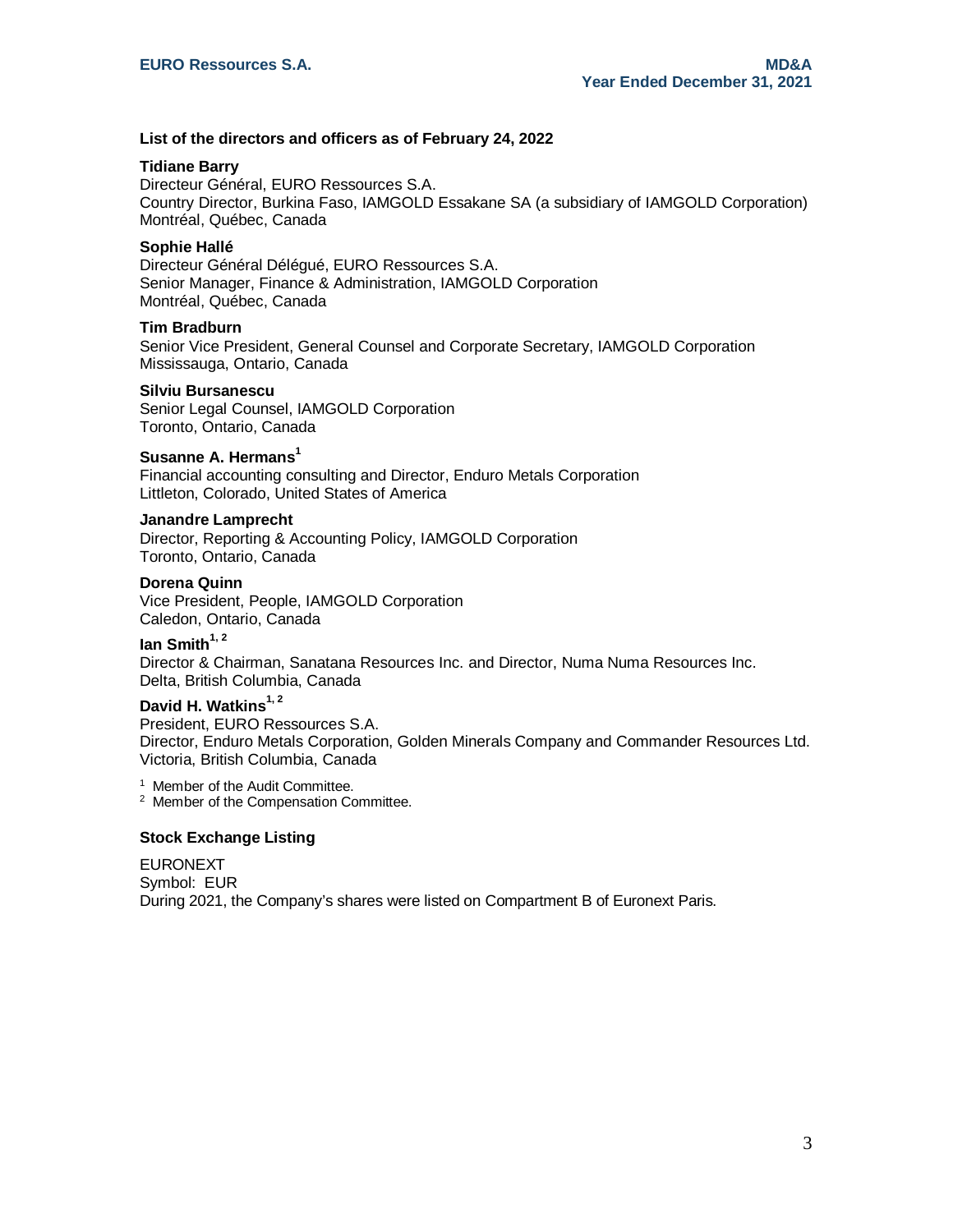## **Registrar and Transfer Agent**

Questions regarding the change of stock ownership, consolidation of accounts, lost certificates, change of address and other such matters should be directed to:

Société Générale Securities Services SGSS/SBO/CIS/ISS/SRP 32 rue du Champ de Tir CS 30812 44308 Nantes Cedex 3, France [www.sharinbox.societegenerale.com](http://www.sharinbox.societegenerale.com/)

TSX Trust 200 University Avenue, Suite 300 Toronto, Ontario, Canada M5H 4H1 Toll Free: 1 (866) 393-4891 Fax: (416) 361-0470 [tmxeinvestorservices@tmx.com](mailto:tmxeinvestorservices@tmx.com) [www.tsxtrust.com/resources/investor-centre](http://www.tsxtrust.com/resources/investor-centre)

## **Auditors**

PricewaterhouseCoopers Audit, SA 63 rue de Villiers 92208 Neuilly-sur-Seine Cedex France

## **Registered Office**

EURO Ressources S.A. 23 rue du Roule 75001 Paris France

**Société anonyme** with a share capital of €624,913 SIRET 390 919 082

## **Information requests should be addressed to:**

Tidiane Barry Directeur Général Tel: +1 450 677 0040 Email: tbarry@euroressources.net

Sophie Hallé Directeur Général Délégué Tel: +1 450 677 0040 Email: shalle@euroressources.net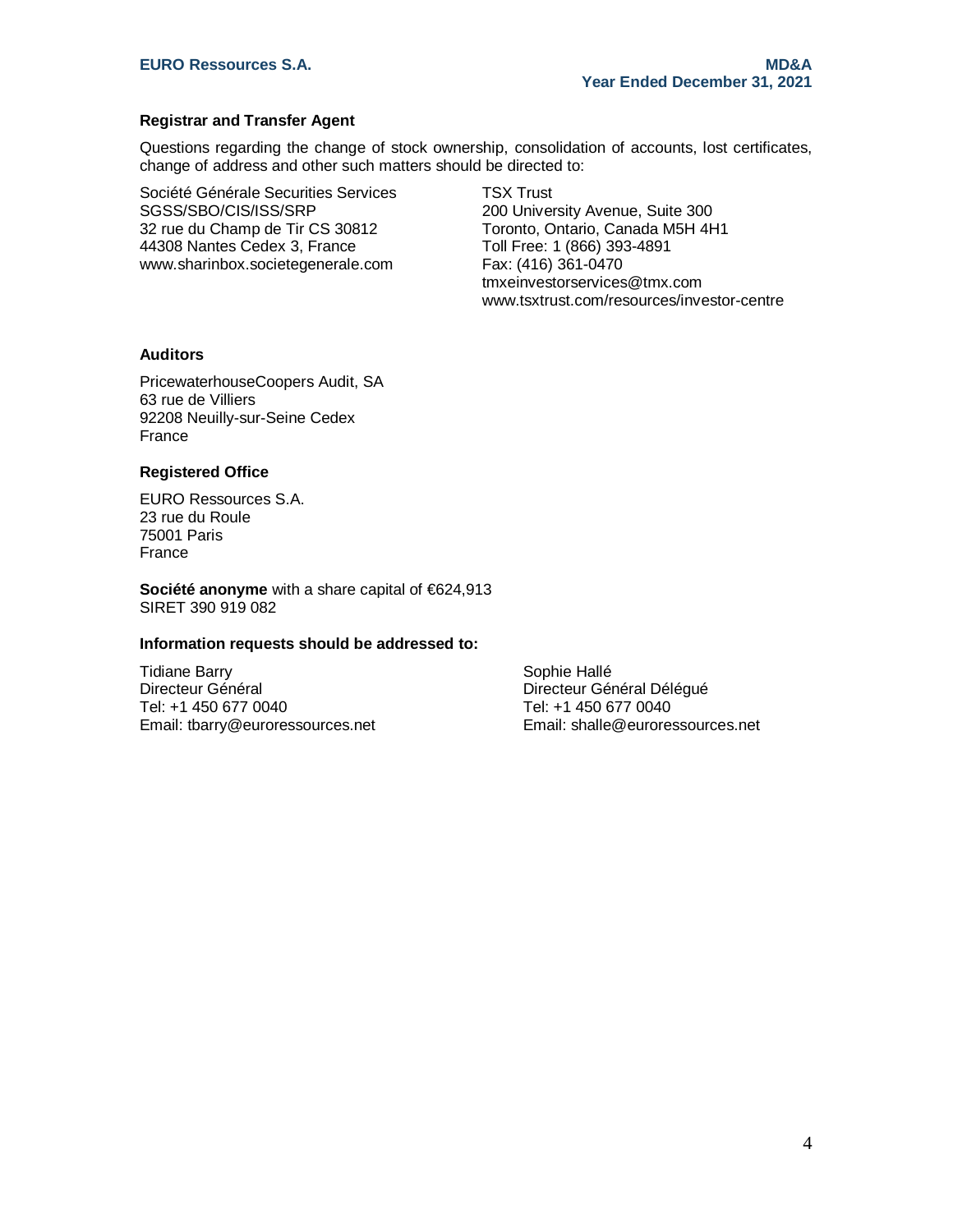## **INTRODUCTION**

EURO presents its financial statements in Euros (€ or euros). Under IFRS, the functional currency of EURO is the United States dollar, since this is the currency in which its major transactions, such as income from royalties and the related cash are denominated.

The currency exchange rate used to present the balance sheets in euros was €1 for US\$1.1377 at December 31, 2021 (€1 for US\$1.2228 as at December 31, 2020). The average currency exchange rate for the year ended December 31, 2021, used to present the Company's income statements, statements of comprehensive income and cash flow statements, was €1 for US\$1.1866 (2020: €1 for US\$1.1392). Significant transactions are translated at the exchange rate of the date of the transaction.

#### **RESULTS OF OPERATIONS UNDER IFRS**

#### **2021 compared to 2020 (IFRS)**

Under IFRS, EURO recorded a net profit of  $\epsilon$ 7.6 million ( $\epsilon$ 0.122 per share) in 2021 compared to €14.0 million (€0.223 per share) during 2020.

During 2021, EURO accounted for revenues of €12.6 million, a decrease compared to revenues of €19.2 million reported in 2020. Revenues were only attributable to the Rosebel royalty in 2021 and 2020. The decrease in revenues was mainly due to lower gold production of 104,319 ounces in 2021 compared to 160,412 ounces in 2020 (€6.5 million). This is mainly explained by the workforce productivity levels that have been adversely impacted due to the COVID-19 situation which has resulted in the overall reduced activity levels at Rosebel throughout the year and also due to the unusually severe rainy season that adversely impacted mine production during 2021. The decrease in revenues is also due to a strengthened euro (€0.4 million), partially offset by a higher average gold price in 2021 of US\$1,797 per ounce of gold compared to US\$1,718 per ounce of gold in 2020  $(60.3 \text{ million})$ .

Operating expenses in 2021 were €0.7 million, same level as 2020.

The amortization expense of €0.2 million during 2021 was lower than the amortization expense of €0.3 million recorded during 2020, mainly due to lower gold production at the Rosebel mine.

The investment income in 2021 was €0.1 million compared to €0.3 million in 2020. The decrease was mainly due to lower bank balances in 2021.

EURO recorded a foreign exchange loss of €0.2 million in 2021 compared to a loss of €0.1 million in 2020, mainly due to the revaluation of dividends payable, bank accounts and income tax payable.

Under IFRS, EURO recorded an income tax expense of €4.0 million in 2021 compared to €4.4 million in 2020. The decrease was mainly due to the tax impact of lower earnings, partially offset by translation adjustments.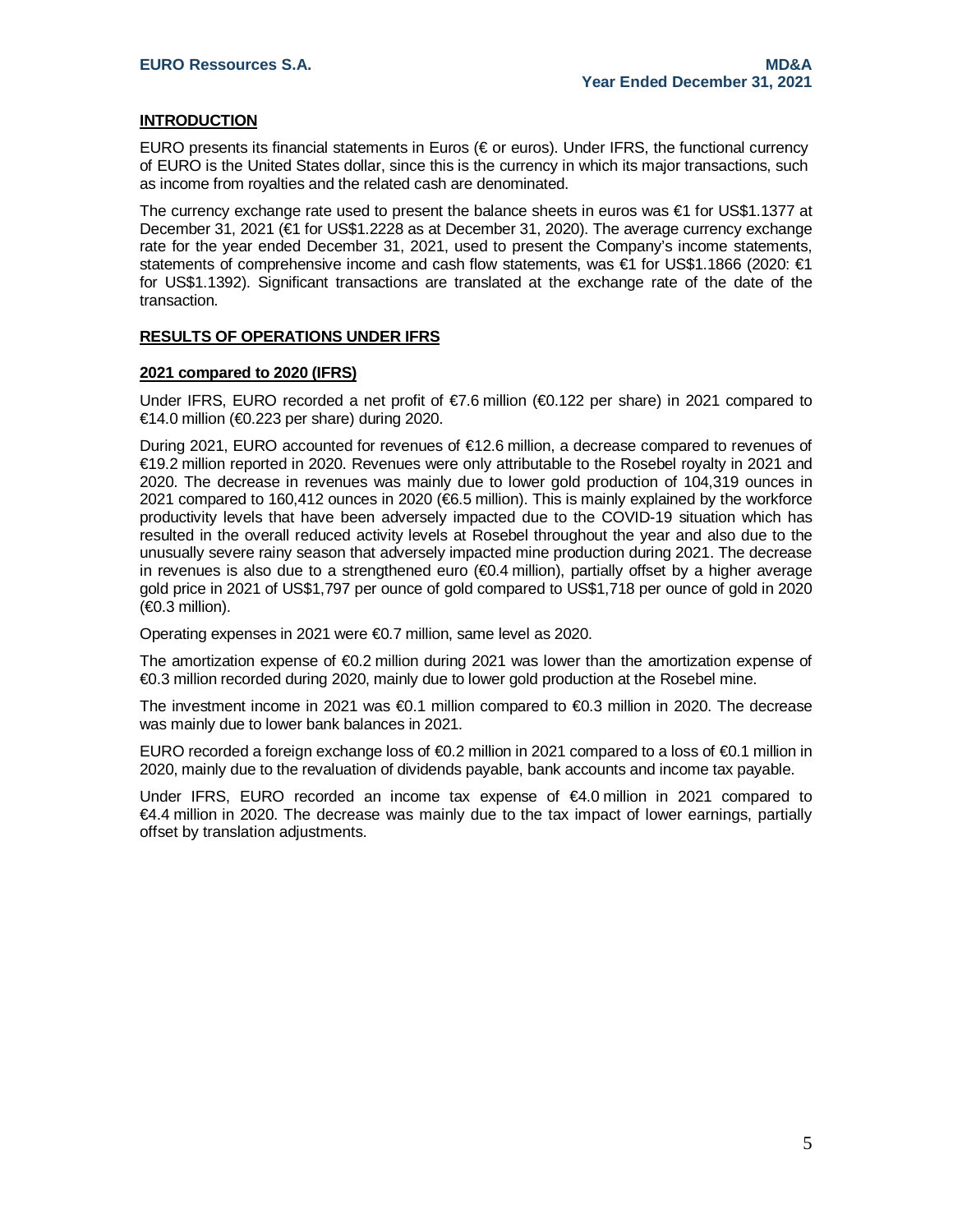#### **Fourth quarter ended December 31, 2021 compared to the same period in 2020 (IFRS)**

Under IFRS, EURO recorded a net profit of  $\epsilon$ 2.6 million ( $\epsilon$ 0.042 per share) for the fourth quarter of 2021 compared to €2.8 million (€0.044 per share) for the fourth quarter of 2020.

Revenues were €3.5 million during the fourth quarter of 2021, an increase compared to revenues of €3.0 million during the fourth quarter of 2020. Revenues were only attributable to the Rosebel royalty in the fourth quarter of 2021 and 2020. The increase in revenues was mainly due to a higher gold production of 28,162 ounces in the fourth quarter of 2021 compared to 23,758 ounces during the fourth quarter of 2020 (€0.6 million) and by a weakened euro (€0.1 million), partially offset by a lower average gold price during the fourth quarter of 2021 of US\$1,795 per ounce of gold compared to US\$1,874 per ounce of gold during the fourth quarter of 2020 (€0.2 million).

Under IFRS, EURO recorded an income tax expense of €0.6 million during the fourth quarter of 2021 compared to €0.1 million during the fourth quarter of 2020. The increase was mainly due to translation adjustments, partially offset by the tax impact of the change in fair value of the marketable securities.

#### **OUTLOOK**

The Rosebel royalty production in 2021 was 104,319 ounces and is anticipated to be between 113,000 ounces and 139,000 ounces in 2022.

In 2022, the Rosebel royalty is expected to provide revenues to the Company of between approximately €12.2 million and €15.2 million (US\$14.7 million and US\$18.2 million). These pretax numbers assume a gold price of US\$1,700 per ounce and an exchange rate of €1 for US\$1.20. The impact of changes in the average gold price on EURO's annual revenues, based on an estimated production of 126,000 ounces, would be approximately US\$1.2 million for each US\$100 per ounce change in the gold price. The impact of a 5% change in the average foreign exchange rate on EURO's annual revenues would be approximately €0.7 million.

The Bombore project is anticipated to reach commercial production in the third quarter of 2022.

EURO's cash flow is expected to be primarily affected by income tax payments. The Company maintains certain cash available to pursue opportunities that would enhance the Company's longterm business.

#### **KEY FINANCIAL DATA**

## **Annual financial information**

| (In millions of euros, except per share data)    | 2021  | 2020  |
|--------------------------------------------------|-------|-------|
| Revenues                                         | 12.6  | 19.2  |
| Operating expenses                               | 0.7   | 0.7   |
| Profit before income tax                         | 11.6  | 18.4  |
| Income tax expense                               | 4.0   | 4.4   |
| Net profit                                       | 7.6   | 14.0  |
| Basic and diluted profit per share               | 0.122 | 0.223 |
| Total assets                                     | 40.2  | 46.5  |
| Dividends paid                                   | 15.6  | 12.5  |
| Dividends paid per share ( $\epsilon$ per share) | 0.25  | 0.20  |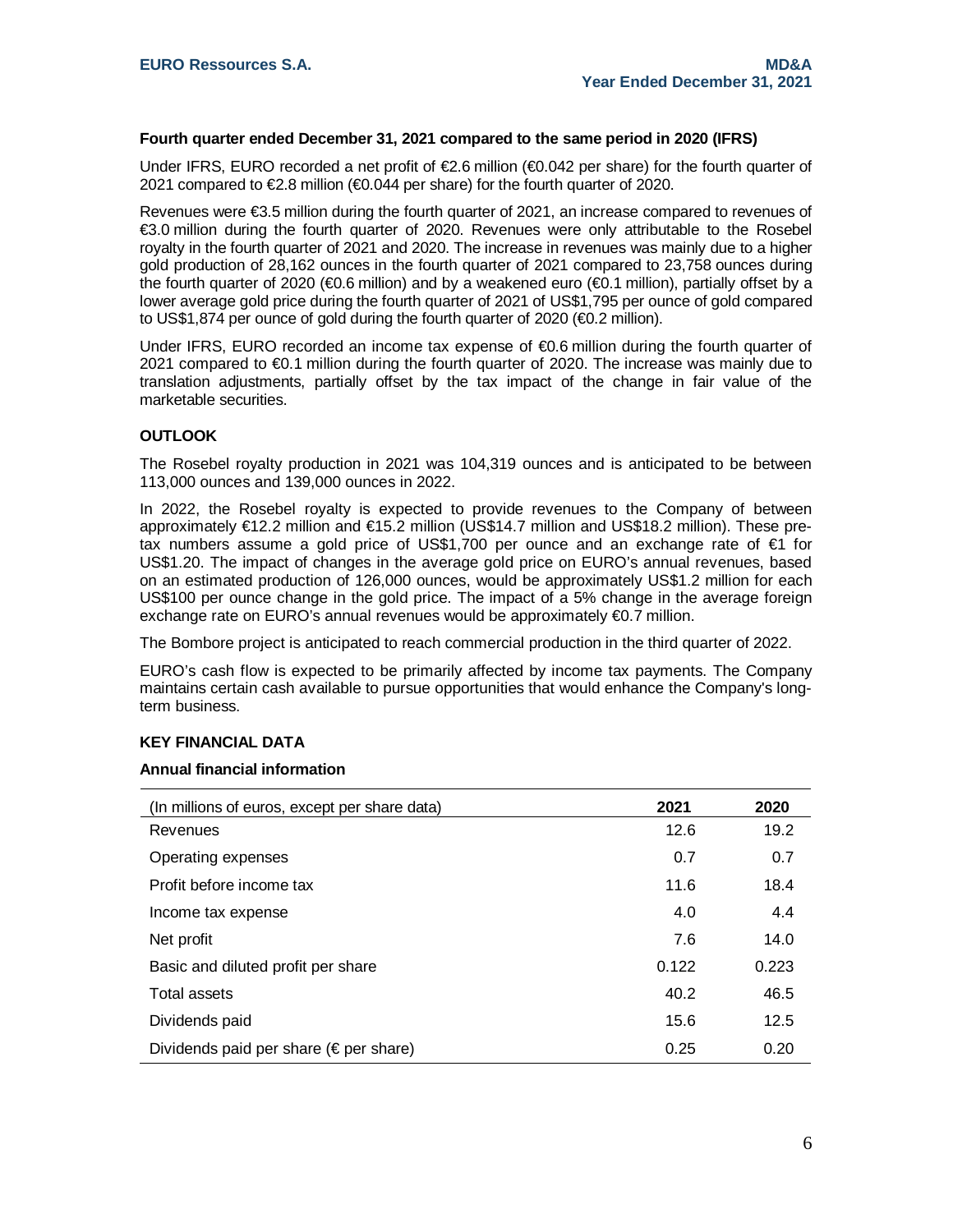## **Quarterly data**

|                                                  | 2021  |       |       |       | 2020  |       |       |       |
|--------------------------------------------------|-------|-------|-------|-------|-------|-------|-------|-------|
| (In millions of euros, except per<br>share data) | Q4    | Q3    | Q2    | Q1    | Q4    | Q3    | Q2    | Q1    |
| Revenues                                         | 3.5   | 3.4   | 2.2   | 3.5   | 3.0   | 3.8   | 5.2   | 7.2   |
| Net cash flow from operating<br>activities       | 2.4   | 1.0   | 4.1   | 1.7   | 2.6   | 2.7   | 5.4   | 4.2   |
| Net profit                                       | 2.6   | 1.7   | 1.5   | 1.8   | 2.8   | 3.0   | 3.3   | 4.9   |
| Basic and diluted earnings per<br>share          | 0.042 | 0.026 | 0.024 | 0.030 | 0.044 | 0.047 | 0.053 | 0.080 |

# **LIQUIDITY AND CAPITAL RESOURCES**

Cash at December 31, 2021 totaled €20.4 million as compared to €31.5 million at December 31, 2020. The decrease was mainly due to the dividends, acquisition of the Bombore project royalty asset and income tax paid, partially offset by cash flow from operating activities. EURO expects to have sufficient cash flow to fund its on-going operational needs.

# **MARKETABLE SECURITIES**

EURO holds marketable securities related to mining companies which are part of a volatile market. Share market price exposure risk is related to the fluctuation in the market price of marketable securities. Under IFRS, investments in marketable securities are recorded at fair value with changes in fair value recorded in other comprehensive income.

As at December 31, 2021, marketable securities comprised 19,095,345 shares of Orea Mining Corp. ("Orea") (9.3% of outstanding shares; December 31, 2020: 9.7%) and 3,819,069 shares of Allegiant Gold Ltd. ("Allegiant") (4.9% of outstanding shares; December 31, 2020: 6.2%).

During the year ended December 31, 2021, the Company recognized an unrealized loss following the decrease of the fair value of these marketable securities. Under IFRS, this loss of €1.2 million was recorded in other comprehensive income (gain of €0.7 million in 2020).

## **ROYALTY ASSETS**

The carrying amounts of the Company's royalty are reviewed at each reporting date to determine whether there is any indication of impairment.

#### **Rosebel mine**

No indication of impairment was identified for the Rosebel royalty as at December 31, 2021.

#### **Paul Isnard project**

In 2019, the statements by the French Government regarding the Compagnie Minière Montagne d'Or, to which the Paul Isnard royalty is attached, have created some uncertainty around the delivery of the various authorizations and permits not yet obtained and required for developing the project, and can potentially affect the operational and financial capacities of the project. Failure to obtain operating permits would result in the need to depreciate in full the net book value of the assets relating to the Paul Isnard royalty.

On December 24, 2020, the Cayenne Administrative Court ordered the French State to extend the Montagne d'Or mining concessions within 6 months of the decision.

On February 3, 2021, the French Government announced that it was appealing the Administrative Court's decision to extend the Montagne d'Or mining concessions.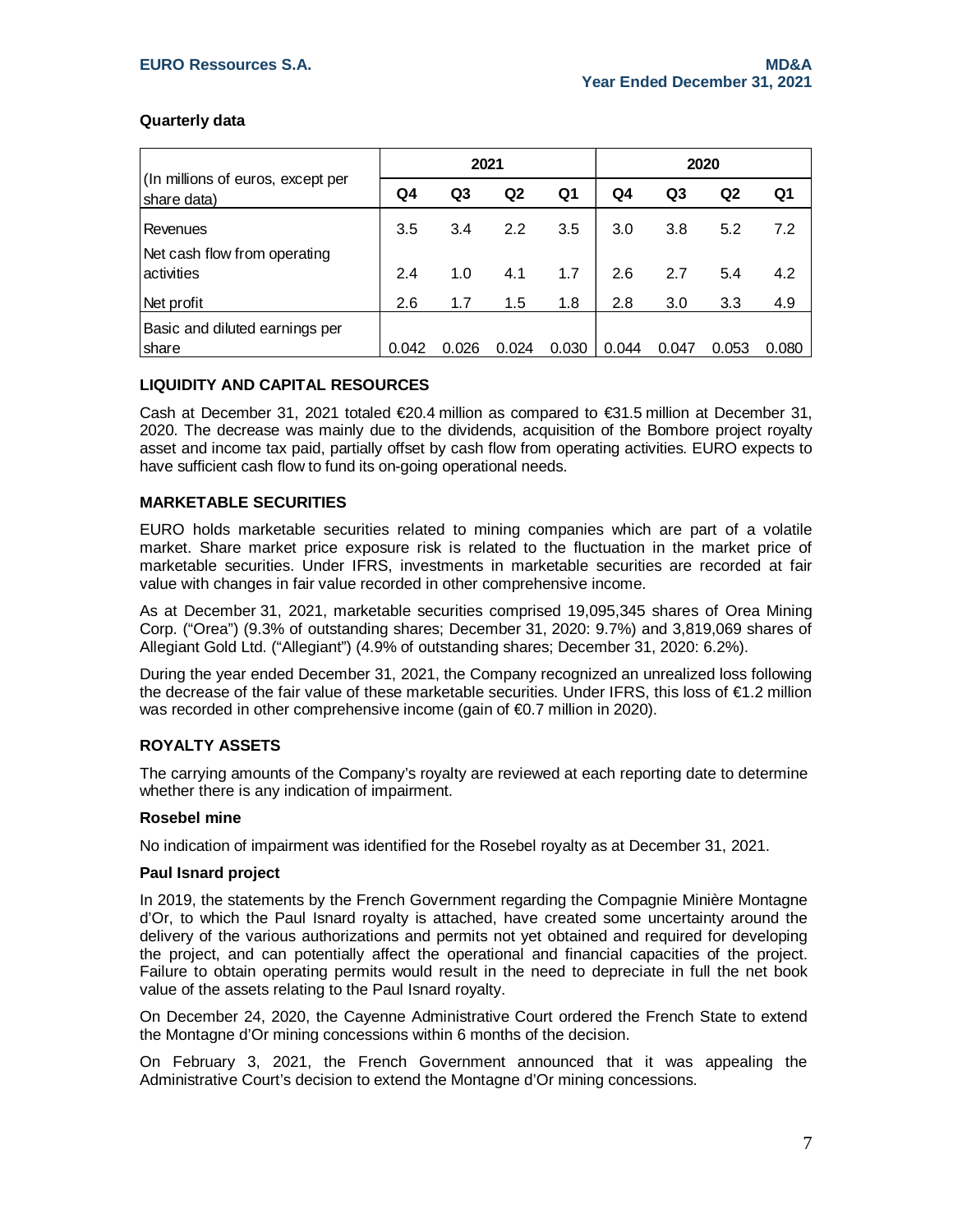On July 22, 2021, Orea announced that the Administrative Court of Appeal in Bordeaux has rejected the French Government's appeal and request for a stay of execution of the court rulings of December 24, 2020. In its ruling, the Court of Appeal concluded that the arguments put forth by the French Government were without merit and that the joint venture submitted complete applications and met all requirements for the renewal of the mining concessions. Furthermore, the JV filed additional pleadings before the Court of Appeal in Bordeaux to issue an injunction ordering the French Government to pay a fine of €20,000 per day to the JV, retroactive to the date of the initial court ruling of December 24, 2020.

On October 7, 2021, Orea reported that it had received confirmation that the French Government had filed a final appeal to the French Supreme Court on the renewal of the Montagne d'Or mining titles. The Supreme Court will conduct an analysis on whether to admit or reject to hear the appeal.

On January 10, 2022, Orea reported that the JV is still awaiting a decision by the Supreme Court on whether it will admit and hear a final appeal by the French Government.

In the impairment test performed at December 31, 2021, the Company considered that the various authorizations and permits would be granted under conditions that will allow the JV to go on with this project. The Company believes that it is premature to conclude that an impairment should be recorded on the Paul Isnard royalty asset at this stage. Therefore, The Company continues to assume that the various authorizations and permits would be granted under conditions that will allow the joint venture to go forward with this project, although the timing is somewhat uncertain. No impairment charges were recorded in the statement of earnings for the year ended December 31, 2021.

#### **Bombore project**

No indication of impairment was identified for the Bombore project as at December 31, 2021.

#### **SHARE CAPITAL**

As at December 31, 2021, and the date of this MD&A, the Company had 62,491,281 common shares outstanding with a par value of €0.01 per share. There were no shares issued during 2021.

#### **DIVIDENDS**

The annual general meeting of shareholders held May 19, 2021 approved dividends in the amount of €15.6 million (€0.25 per share) which were paid to the Company's shareholders on June 10, 2021. The annual general meeting of shareholders held May 20, 2020 approved dividends in the amount of €12.5 million (€0.20 per share) which were paid to the Company's shareholders on June 11, 2020.

Any dividends proposed by the Board of Directors take into account various factors, including EURO's net profit, financial condition, current and anticipated cash needs and are subject to shareholders' approval. The amount of distributable dividends is based on the annual financial statements prepared in accordance with French generally accepted accounting principles.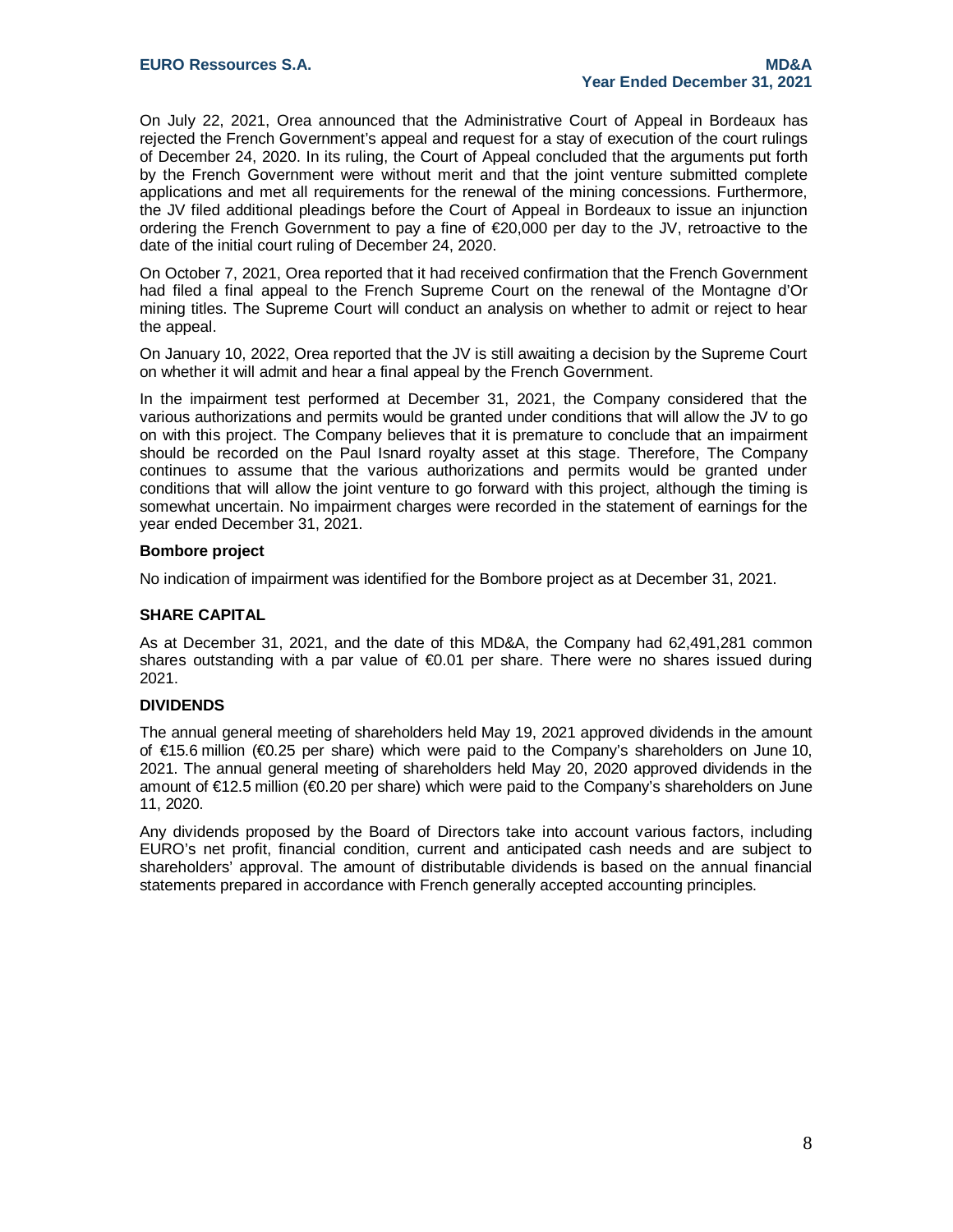#### **CRITICAL ACCOUNTING JUDGMENTS, ESTIMATES AND ASSUMPTIONS**

The Company's management makes judgments in applying its accounting policies in the preparation of its financial statements. In addition, the preparation of financial data requires that the Company's management make assumptions and estimates of effects of uncertain future events on the carrying amounts of the Company's assets and liabilities at the end of the reporting period and the reported amounts of revenue and expenses during the reporting period. Actual results may differ from those estimates as the estimation process is inherently uncertain. Estimates are reviewed on an ongoing basis based on historical experience and other factors that are considered to be relevant under the circumstances. Revisions to estimates and the resulting effects on the carrying amounts of the Company's assets and liabilities are accounted for prospectively. The significant accounting judgments, estimates and assumptions of the Company are reflected in note 4.9 of the Company's audited financial statements for the year ended December 31, 2021.

#### **SIGNIFICANT ACCOUNTING POLICIES**

The Company's financial statements have been prepared following the same accounting policies and methods of computation as the annual audited financial statements for the fiscal year ended December 31, 2020.

#### **NEW ACCOUNTING STANDARDS ISSUED BUT NOT YET EFFECTIVE**

Certain pronouncements have been issued by the IASB that are mandatory for accounting periods after December 31, 2021. There are currently no such pronouncements that are expected to have a significant impact on the Company's financial statements upon adoption.

#### **RELATED PARTY TRANSACTIONS**

Revenues from royalties related to the Rosebel mine during 2021 were €12.6 million compared to €19.2 million during 2020. The related amount receivable at December 31, 2021 was €3.5 million (December 31, 2020: €2.9 million) and was included in trade receivables.

During 2021, the Company accounted for IAMGOLD's support fees totaling €0.07 million compared to €0.07 million in 2020. These charges are included in administrative costs in operating expenses. The related amount payable at December 31, 2021 was €0.006 million and was included in trade payables and other current liabilities (December 31, 2020: €0.006 million).

#### **GLOBAL COVID-19 PANDEMIC**

The global COVID-19 pandemic continues to evolve. Despite widespread mass immunization programs intended to limit the effect of the virus in many countries, including Canada and Suriname, the emergence of new variants, such as the new Omicron variant, has been causing rates of infection to rapidly increase again globally. The previously implemented protocols remain in place and are reviewed on an ongoing basis to adapt to the evolving situation. The Company has been closely monitoring and taking necessary measures to manage the impact of the COVID-19 pandemic on all aspects of its operations.

At Rosebel, the COVID-19 situation has started to stabilize and improved during the fourth quarter, however the new Omicron variant remains a concern as new cases in January 2022 were the highest recorded since the start of the pandemic. Throughout 2021, workforce productivity levels were adversely impacted as a result of approximately 40% of the total workforce having had COVID-19 since the start of the pandemic. The site continues to monitor and implement mitigating measures to reduce the impact, including actively engaging in community related initiatives. Approximately 41% of the workforce was fully vaccinated as of December 2021.